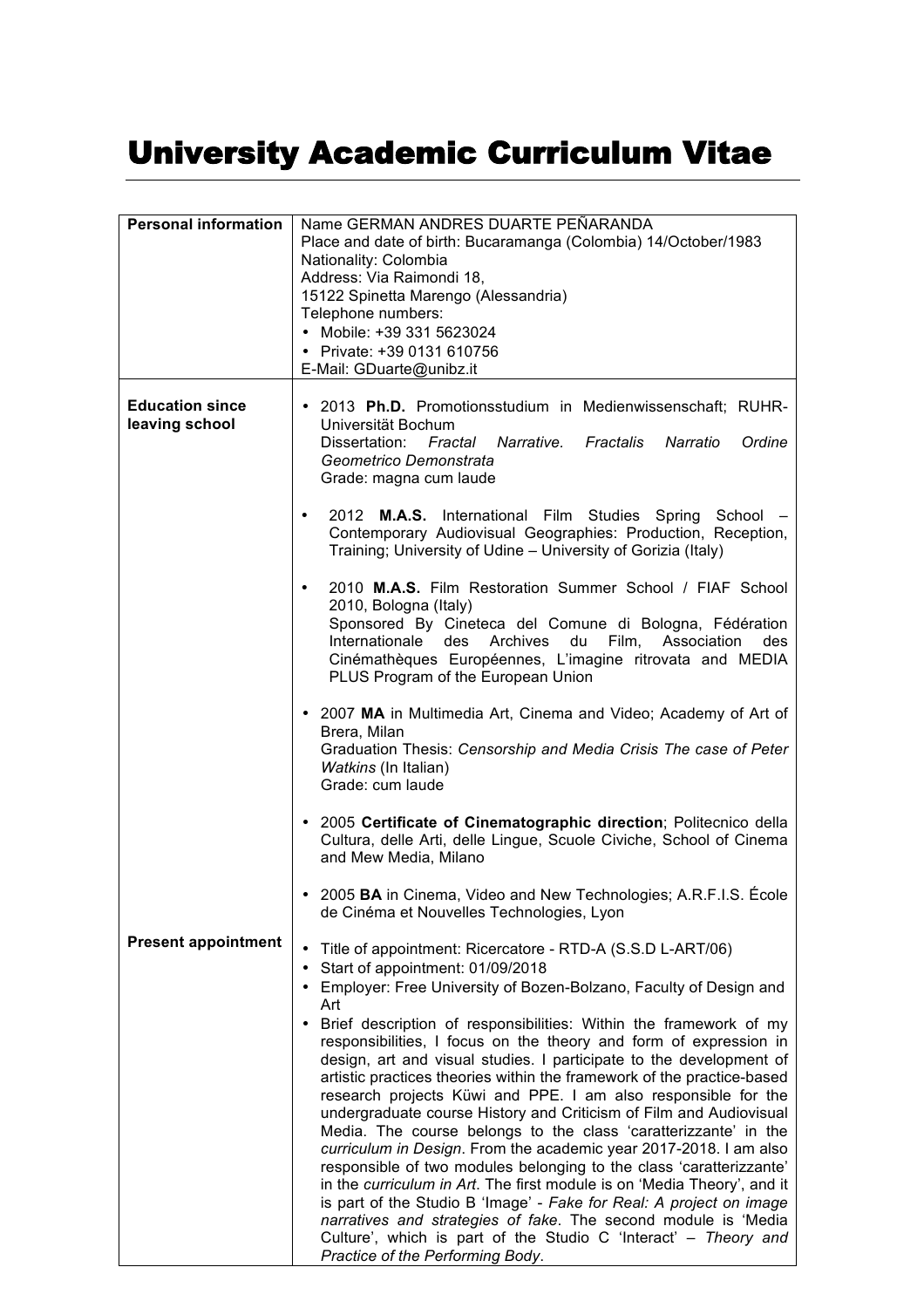| <b>Professional</b>  | From / to                    | Job title                                      |              | Name of academic<br>Institution                                                                                                                                                                                                                                                                                | Academic<br>level                                                                     | responsibilities                                       |
|----------------------|------------------------------|------------------------------------------------|--------------|----------------------------------------------------------------------------------------------------------------------------------------------------------------------------------------------------------------------------------------------------------------------------------------------------------------|---------------------------------------------------------------------------------------|--------------------------------------------------------|
| experience           | 2018<br>(23 nov.)            | Visiting<br>professor                          |              | Naba Nuova<br>academia di belle<br>arti. Milan                                                                                                                                                                                                                                                                 | Visiting<br>professor                                                                 | Teaching                                               |
|                      | 2016-                        |                                                | Professore a | Free University of                                                                                                                                                                                                                                                                                             | Professore a                                                                          | Teaching                                               |
|                      | 2018<br>2017                 | contratto<br>Visiting                          |              | Bozen-Bolzano<br>University of Silesia                                                                                                                                                                                                                                                                         | contratto<br>Researcher                                                               | Research and                                           |
|                      | (One<br>Month)               | Researcher                                     |              | in Katowice -<br>Instytut Kulture i<br>Literatur                                                                                                                                                                                                                                                               |                                                                                       | Teaching                                               |
|                      | $2016 -$<br>2017             | Postdoctoral<br>Fellow                         |              | T-Node - Planetary<br>Collegium of the<br><b>Plymouth University</b>                                                                                                                                                                                                                                           | Researcher                                                                            | Research<br>Program in<br>Media Arts and<br>Technology |
|                      | 2014/2016                    | Full<br>Professor                              |              | Universidad de<br>Bogotá Jorge Tadeo<br>Lozano                                                                                                                                                                                                                                                                 | <b>Full Professor</b>                                                                 | Teaching,<br>Administrative<br>duties and<br>research  |
|                      | 2015<br>(Two<br>Months)      | Visiting<br>Researcher                         |              | University of Verona<br>- Laboratorio<br>Dipartimentale del<br>lessico di Linguistica                                                                                                                                                                                                                          | Researcher                                                                            | Research                                               |
|                      | 2013/2014                    | Lecturer                                       |              | RUHR-Universität<br><b>Bochum</b><br>IMACS-<br><b>International Master</b><br>in Audiovisual and<br>Cinema Studies                                                                                                                                                                                             | Lecturer                                                                              | Teaching                                               |
|                      | 2013<br>(Three<br>Months)    | Visiting<br>Researcher                         |              | University of<br>Sunderland - Centre<br>for Research in<br>Media and Cultural<br><b>Studies</b>                                                                                                                                                                                                                | Researcher                                                                            | Research and<br>Teaching                               |
|                      | 2014/2015                    | Film Editor                                    |              | Non-Academic Professional Experience<br>Film Editor for the Feature Film "La ciénaga. Entre el mar y<br>la tierra" (Between Sea and Land) awarded with two prices<br>at the Sundance Film Festival 2016 - World Cinema<br>Dramatic Special Jury Award for Acting and World Cinema<br>Audience Award: Dramatic. |                                                                                       |                                                        |
|                      | 2012-<br>2014                | Language<br>Teacher                            |              | Spanish Teacher (Level A1 - B2) at Mi Escuela Berlín,<br>Berlin Germany.                                                                                                                                                                                                                                       |                                                                                       |                                                        |
|                      | 2008-<br>2014                | Translator<br>and text<br>editor               |              | Translator and Text Editor from Spanish to English,<br>French, Italian and vice versa at the Spanish Company<br>Maramara Taldea, San Sebastián (Spain)                                                                                                                                                         |                                                                                       |                                                        |
|                      | 2006/2009                    | Photographer                                   |              | Photographer and Journalist for the Political magazine<br>Diario, Milan. Documentaries realized: Hutong (China<br>2006) and Vetas (Colombia 2009) among others.                                                                                                                                                |                                                                                       |                                                        |
|                      | 2005/2007                    | Language<br>Teacher                            |              | Spanish Teacher (Level A1-B2) at Centro Assistenza<br>Studenti – Università di Pavia (Italy)                                                                                                                                                                                                                   |                                                                                       |                                                        |
|                      | 2004/2005                    | Post-<br>Production<br>Video<br>and<br>editing |              | Video Post-production and montage at the agency<br>Flashmotus WEB, Napoli (Italy).                                                                                                                                                                                                                             |                                                                                       |                                                        |
|                      |                              |                                                |              |                                                                                                                                                                                                                                                                                                                |                                                                                       |                                                        |
| <b>Experience in</b> | Academic Year                |                                                | University   |                                                                                                                                                                                                                                                                                                                | Subject                                                                               | Hours per<br>Semester                                  |
| academic teaching    | 2013-2014<br>$(1°$ semester) |                                                |              | Ruhr-Universität Bochum /<br>International Master in<br>audiovisual and Cinema<br><b>Studies IMACS</b>                                                                                                                                                                                                         | Narration of Society<br>in Contemporary<br>Latin American<br>Cinema<br>(Postgraduate) | 30                                                     |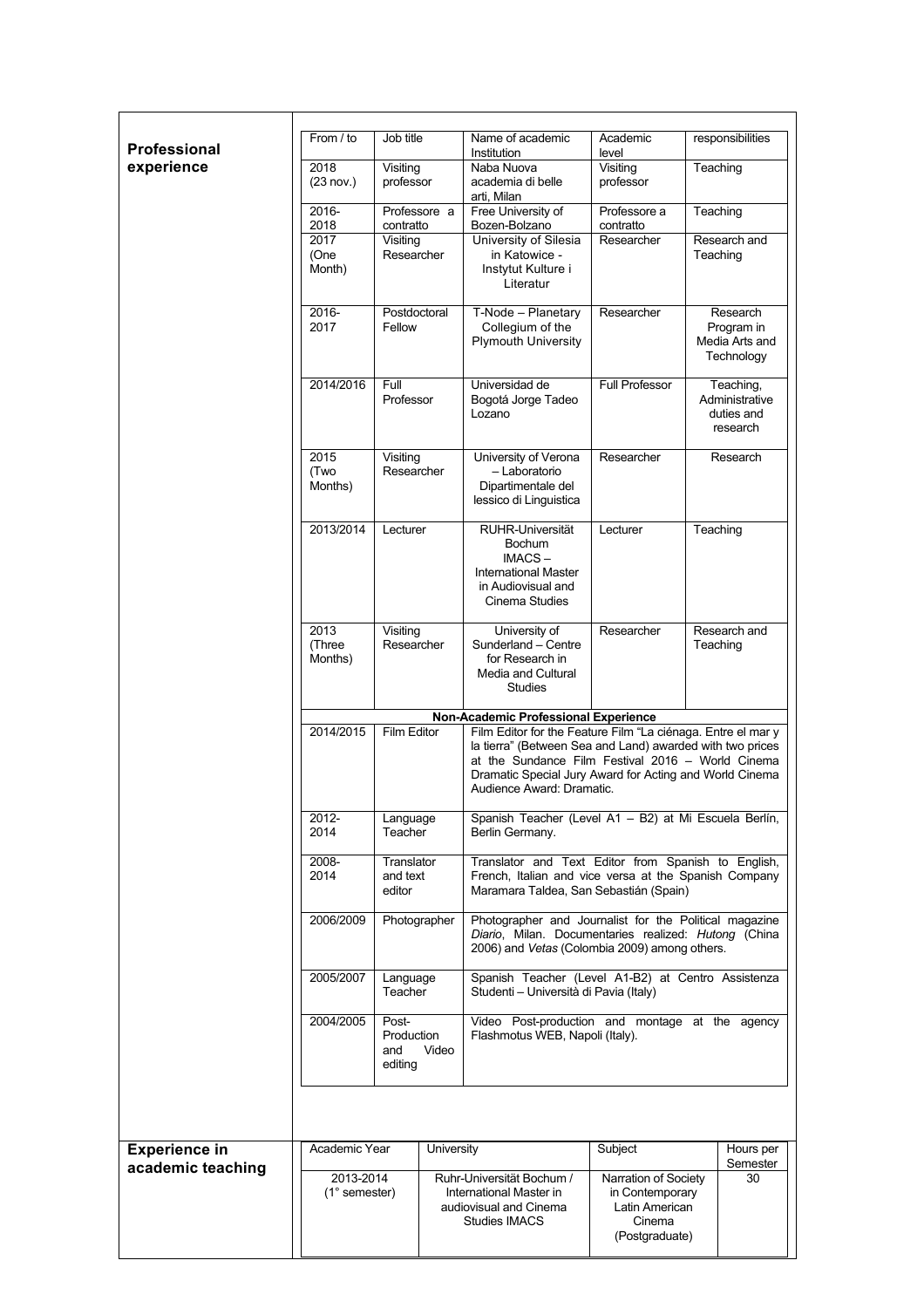| 2013-2014<br>$(1st$ semester)              | Ruhr-Universität Bochum /<br>International Master in<br>audiovisual and Cinema<br><b>Studies IMACS</b> | Experimental<br>Audiovisual<br>Narratives<br>(Postgraduate)                         | 30                                      |
|--------------------------------------------|--------------------------------------------------------------------------------------------------------|-------------------------------------------------------------------------------------|-----------------------------------------|
| 2014-2015<br>$(1st$ and $2nd$<br>semester) | Universidad de Bogotá Jorge<br>Tadeo Lozano                                                            | History and Theory of<br>Film<br>(Undergraduate)                                    | 74<br>(32 per<br>semester)              |
| 2014-2015<br>$(1st$ and $2nd$<br>semester) | Universidad de Bogotá Jorge<br>Tadeo Lozano                                                            | History of<br>Documentary Film<br>(Undergraduate)                                   | 128<br>(64 per<br>semester)             |
| 2014-2015<br>$(1st$ and $2nd$<br>semester) | Universidad de Bogotá Jorge<br>Tadeo Lozano                                                            | Experimental<br>Narratives - Film,<br>Video, Digital<br>(Undergraduate)             | 74<br>(32 per<br>semester)              |
| 2014-2015<br>$(1st$ and $2nd$<br>semester) | Universidad de Bogotá Jorge<br>Tadeo Lozano                                                            | Cyberculture<br>(Postgraduate)                                                      | 74<br>(32 <sub>per</sub> )<br>semester) |
| 2014-2015<br>$(1st$ and $2nd$<br>semester) | Universidad de Bogotá Jorge<br>Tadeo Lozano                                                            | Montage and Video<br>Post-Production<br>(Undergraduate)                             | 128<br>(64 per<br>semester)             |
| 2015-2016<br>$(1st$ and $2nd$<br>semester) | Universidad de Bogotá Jorge<br>Tadeo Lozano                                                            | History of<br>Documentary Film<br>(Undergraduate)                                   | 128<br>(64 per<br>semester)             |
| 2015-2016<br>$(1st$ semester)              | Universidad de Bogotá Jorge<br>Tadeo Lozano                                                            | Experimental<br>Narratives - Film,<br>Video, Digital<br>(Undergraduate)             | 32                                      |
| 2015-2016<br>$(1st$ and $2nd$<br>semester) | Universidad de Bogotá Jorge<br>Tadeo Lozano                                                            | Cyberculture<br>(Postgraduate)                                                      | 74<br>(32 per<br>semester)              |
| 2016-2017                                  | Free University of Bozen-<br>Bolzano                                                                   | History and Criticism<br>of Film and<br>Audiovisual Media<br>(Undergraduate)        | 30                                      |
| 2017-2018                                  | Free University of Bozen-<br>Bolzano                                                                   | Media Theory<br>(Undergraduate)                                                     | 30                                      |
| 2017-2018                                  | Free University of Bozen-<br>Bolzano                                                                   | Media Culture<br>(Undergraduate)                                                    | 30                                      |
| 2018-2019                                  | Free University of Bozen-<br>Bolzano                                                                   | <b>History and Criticism</b><br>of Film and<br>Audiovisual Media<br>(Undergraduate) | 30                                      |
| 2018-2019                                  | Free University of Bozen-<br>Bolzano                                                                   | Media Culture<br>(Undergraduate)                                                    | 30                                      |

Since 2013 I have been teaching university courses related to the field of media, communication and film studies. More in detail, I have been teaching:

• Courses of Digital Media: this course is based on the analysis of the influence of technology in the creation and organization of the social space. In this course, I deal with the influence exerted by media in our democratic life. The course is based on a constant debate with the students concerning the ways in which society can use digital technology to make citizens more participative in the field of information. The central question of every debate is how to define communication in our present technological context and the way in which it would be possible to create open informative spaces of participation, information and discussion.

• Courses of Media Theory and Media-Social Movements: the main subject of this course is the relationship between technology and society. I deal in particular with the way in which media technologies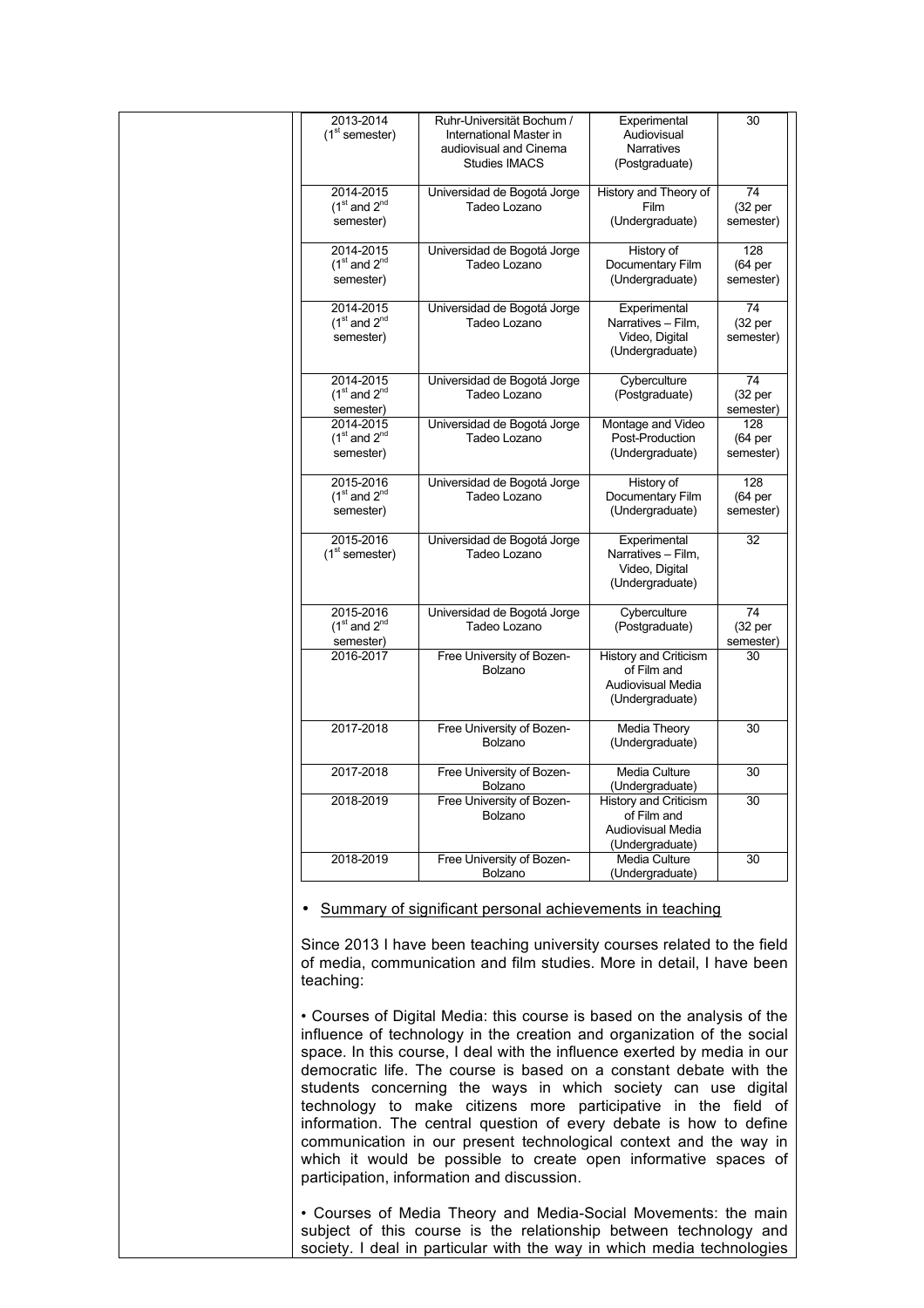|                                    | influence the mechanism of functioning of mass media. The principal<br>theories I deal with are those of Marshal McLuhan and those of the<br>Frankfurt School. Through these theories, I approach our mass media<br>context having as focal point the notion of media-activism, its<br>development since the Sixties (free radios and TeleStreets, among<br>others), and its manifestation in the Net.                                                                                                                                                                                                                                                                                                                                                                                                                                                                                                                                                                                                                                                                      |
|------------------------------------|-----------------------------------------------------------------------------------------------------------------------------------------------------------------------------------------------------------------------------------------------------------------------------------------------------------------------------------------------------------------------------------------------------------------------------------------------------------------------------------------------------------------------------------------------------------------------------------------------------------------------------------------------------------------------------------------------------------------------------------------------------------------------------------------------------------------------------------------------------------------------------------------------------------------------------------------------------------------------------------------------------------------------------------------------------------------------------|
|                                    | • Course of The Narration of Society in Contemporary Latin American<br>Cinema: this course constitutes a survey on the creation, through<br>media, of a shared identity in Latin America. During this course, I deal<br>with the notions of memory, trauma, and identity in order to analyze<br>the cultural expressions that accompanied the traumatic decade of the<br>90s. Particular attention is given to the representation of violence in<br>Latin-American media, and in the literary production of some writers<br>like Fernando Vallejo.                                                                                                                                                                                                                                                                                                                                                                                                                                                                                                                          |
|                                    | • Courses of History and Theory of Film: in this course, I use as<br>reference tools the volumes of G. Deleuze, Cinéma.1, L'image-<br>mouvement, as well as Cinéma 2. L'image-temps. Following the<br>general structure of these books, the course is divided into two main<br>sections: the cinema before the World War II and the cinema after the<br>World War II. I also adopt a thematic approach to film movements.<br>Throughout the course, I seek to show to my students the important<br>role played by the contemporary technological context in the building<br>up of the narrative construction of the different oeuvres examined in<br>class.                                                                                                                                                                                                                                                                                                                                                                                                                 |
|                                    | • Courses of Experimental Audiovisual Narratives: the main objective<br>of the course is to highlight that cinema is essentially an empirical art.<br>Through the history of cinema, from The birth of a nation up to the<br>most recent digital audiovisual experiences, the students are guided<br>into a survey on the interaction between the viewer and the<br>audiovisual media.                                                                                                                                                                                                                                                                                                                                                                                                                                                                                                                                                                                                                                                                                      |
|                                    | • Courses of History and Theory of Documentary Film: the central<br>question dealt with in this course is the notion of objectivity generated<br>by the very nature of the photographic medium. The course is divided<br>into two well-defined parts. The first one focuses on the development<br>of the cinematographic medium and, at the beginning, I show to the<br>students the strong component of reality that is present in the very first<br>works of the Lumière brothers. Then, we analyze how the<br>cinematographic technology became a weapon of social control at the<br>service of the dictatorships in Europe during the first half of the 20 <sup>th</sup><br>century. Here, particular interest is given to propaganda. In the second<br>part, we deal with the development of the documentary genre after the<br>World War II. We also analyze the way in which television influences<br>the way of informing through the image. A large part of the course<br>focuses on the Vietnam War and the role played by media during this<br>warlike conflict. |
| Other academic<br>responsibilities | Internal appointments to faculty and university boards<br>$\bullet$<br>2017-2018 Free University Bozen-Bolzano Admission<br>Commission<br>2014-2016 Universidad de Bogotá Jorge Tadeo Lozano,<br>Graduate Commission.                                                                                                                                                                                                                                                                                                                                                                                                                                                                                                                                                                                                                                                                                                                                                                                                                                                       |
|                                    | • Responsibilities for organizing conferences/seminars/exhibitions<br>(place, duration, institute)                                                                                                                                                                                                                                                                                                                                                                                                                                                                                                                                                                                                                                                                                                                                                                                                                                                                                                                                                                          |
|                                    | 2018: Organization, together with Evelyne Deprêtre of the international<br>conference "Péritexte et Transmédialité". The conference will take<br>place at the Téluq University Quebec, May 23 - 24, 2019.                                                                                                                                                                                                                                                                                                                                                                                                                                                                                                                                                                                                                                                                                                                                                                                                                                                                   |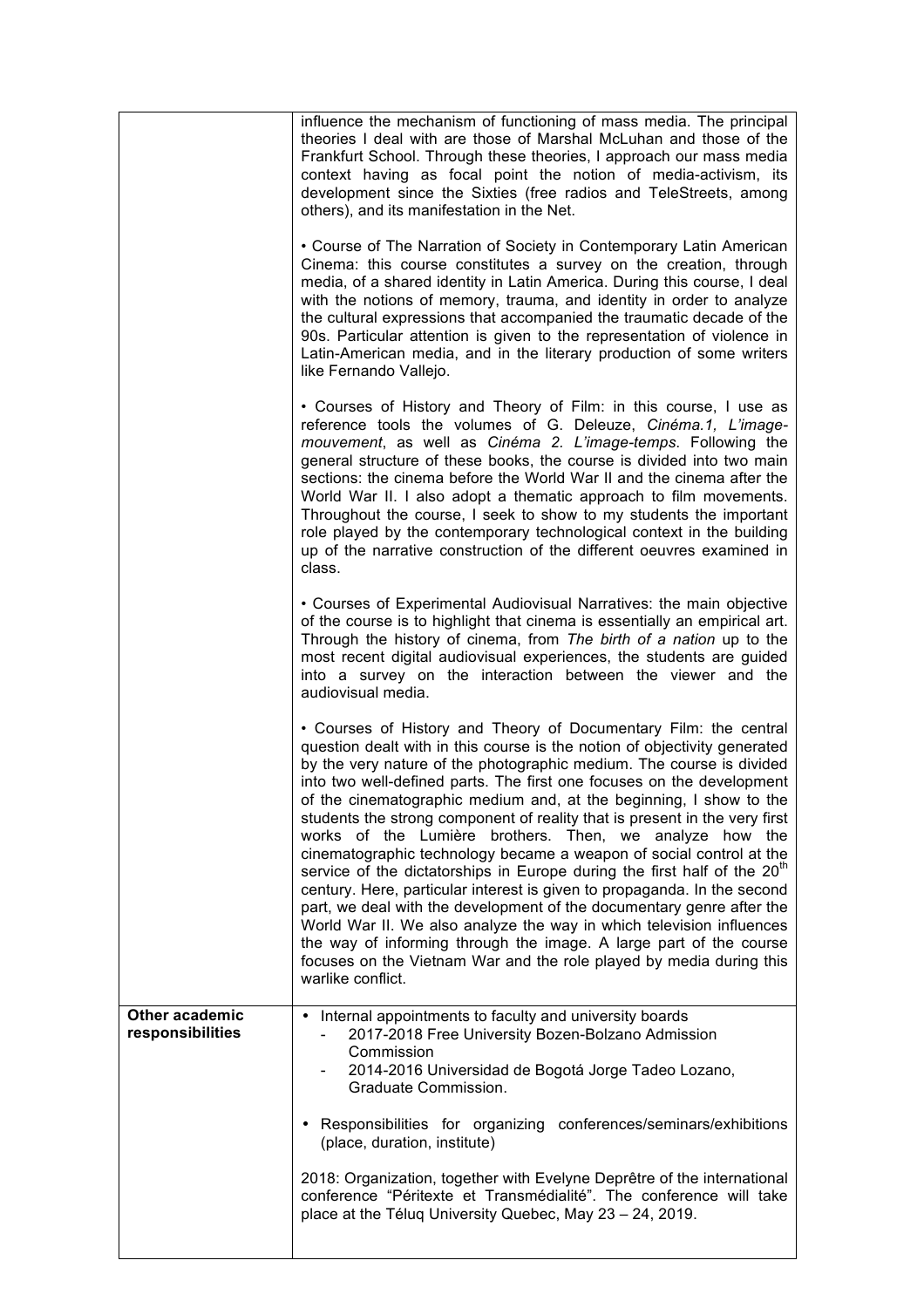| 2016: Organization, together with Evelyne Deprêtre and Thomas<br>Vercruysse of the international conference "Transmédialité, Bande<br>dessinée, Adaptation," May, 11-13, 2016, (UQÀM Montréal) within the<br>framework of the 84 <sup>th</sup> ACFAS Conference.                                                                                        |
|---------------------------------------------------------------------------------------------------------------------------------------------------------------------------------------------------------------------------------------------------------------------------------------------------------------------------------------------------------|
| 2016:<br>Organization, together with Ana<br>Castillo,<br>Evi<br>Karathanasopoulou, Justin Battin, of the panel "The Presence and<br>Manifestation of Info-Capital in Everyday Life", presented at SCMS<br>Annual Conference, March 30 - April 3, Atlanta.                                                                                               |
| 2016: Organization of the Workshop "La representación taurina en la<br>historia del cine," February 8-13, 2016, Universidad de Bogotá Jorge<br>Tadeo Lozano. Keynote Speakers: Silvia Caramella (Sunderland<br>University, UK) and Lázaro Echegaray (Unibersitate Eskola, Spain).                                                                       |
| 2013: Organization, together with Alessandra Luciano and Justin<br>Battin of the panel "The More-Than-Representational of Being-In-The-<br>World" presented at SCMS Annual Conference, March 6-10 Chicago.                                                                                                                                              |
| <b>Peer Reviewer</b>                                                                                                                                                                                                                                                                                                                                    |
| 2018-present: Peer Reviewer for the academic journal Revista de<br>comunicación, Universidad de Piura, Peru.                                                                                                                                                                                                                                            |
| 2016: Peer Reviewer for the School of Communication and<br>Information Rutgers University, USA.                                                                                                                                                                                                                                                         |
| 2015-present: Peer Reviewer<br>for<br>the<br>academic<br>journal<br>'Communication+1", USA.                                                                                                                                                                                                                                                             |
| 2014-present: Peer Reviewer for the academic journal "Razón Crítica",<br>Colombia.                                                                                                                                                                                                                                                                      |
| <b>Supervisor Experience</b>                                                                                                                                                                                                                                                                                                                            |
| • 2018 (Co-supervisor) Maria Dal Cando,"Lo sguardo sulla città, Freie<br>Universität Bozen.                                                                                                                                                                                                                                                             |
| •2018 (Co-supervisor) Anna Azzali "Do it for the Gif", Freie Universität<br>Bozen.                                                                                                                                                                                                                                                                      |
| · 2017 Ricardo Andrés Valencia Robles "Representación espacial de<br>cuestiones éticas en cuatro sagas de cine fantastic" ("Spatial<br>Representations of Ethical Issues in Four Fantastic Film Sagas"),<br>Universidad de los Andes, Bogotá<br>(graduate thesis)                                                                                       |
| • 2016 Cristina Crane, "Paranoia en movimiento. La paranoia crítica<br>de Salvador Dalí en el contexto digital" ("Paranoia in motion. The<br>paranoiac-critical method of Salvador Dalí within the digital context"),<br>Universidad Jorge Tadeo Lozano, Bogotá (undergraduate thesis)                                                                  |
| •2016 Laura Fattori, "La creación de sentido en medios ergódicos"<br>("The creation of meaning in ergotic media"), Universidad Jorge Tadeo<br>Lozano, Bogotá<br>(undergraduate thesis)                                                                                                                                                                  |
| • 2015 Eel Angúlo and Andrés Granadillo, "Una Mirada a la lengua<br>Damana cómo Puente de comunicación entre la Nación Colombiana y<br>la familia indígena Wiwa" ("A glance at the Damana language as<br>communication bridge between the Colombian nation and the Wiwa<br>native family"), Universidad Jorge Tadeo Lozano, Bogotá<br>(graduate thesis) |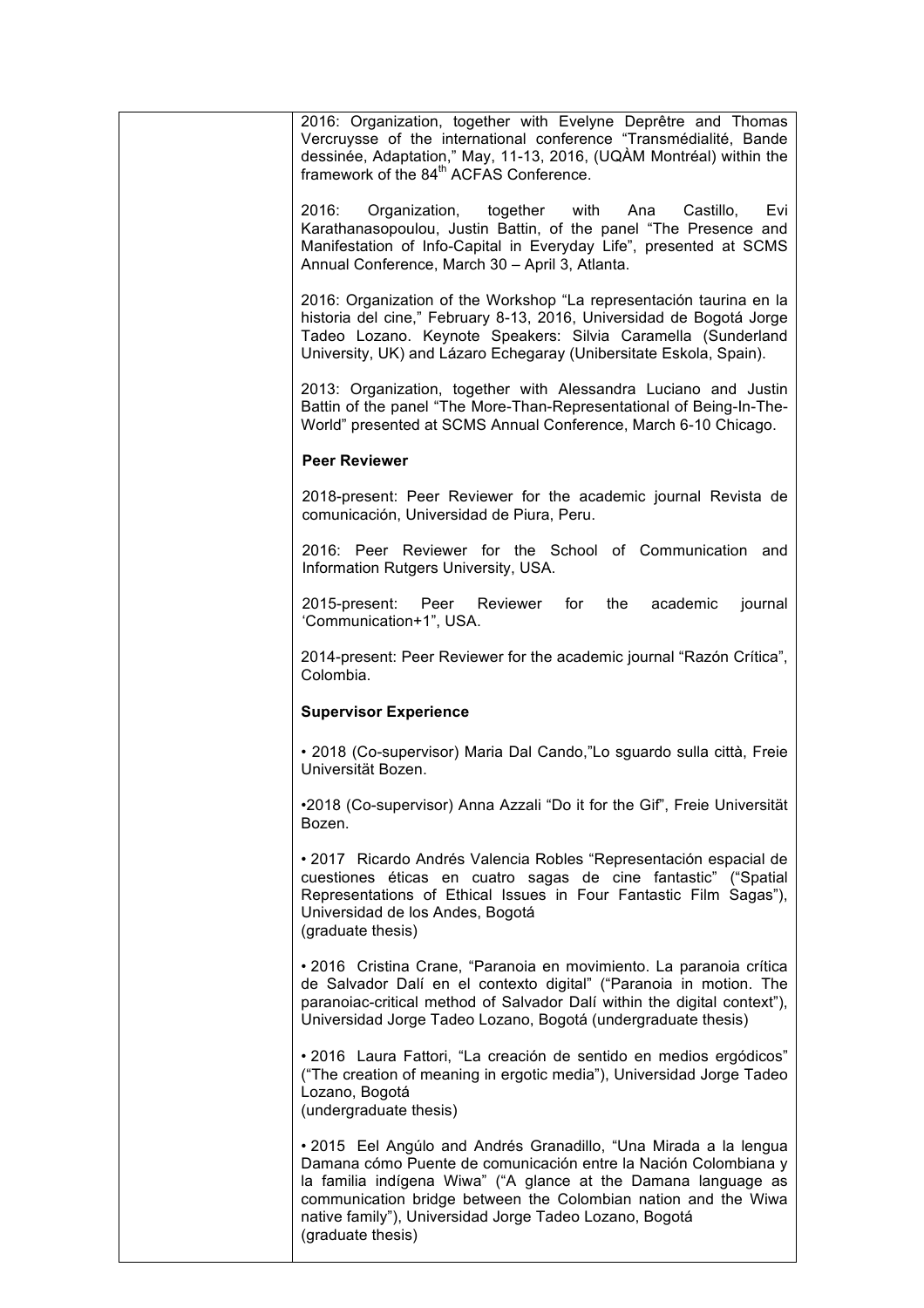|                                     | · 2014 Camilo Villoria, "The Sandbox", Universidad de los Andes,<br>Bogotá (undergraduate thesis)                                                                                                                                                                                                                                                                                                                                                                                                                                                                                                                                                                                                                                                                                                                                                                                                                                                                                                                                                                                                                                                                                                                                                                                                                                                                                                                                                                                                                                |
|-------------------------------------|----------------------------------------------------------------------------------------------------------------------------------------------------------------------------------------------------------------------------------------------------------------------------------------------------------------------------------------------------------------------------------------------------------------------------------------------------------------------------------------------------------------------------------------------------------------------------------------------------------------------------------------------------------------------------------------------------------------------------------------------------------------------------------------------------------------------------------------------------------------------------------------------------------------------------------------------------------------------------------------------------------------------------------------------------------------------------------------------------------------------------------------------------------------------------------------------------------------------------------------------------------------------------------------------------------------------------------------------------------------------------------------------------------------------------------------------------------------------------------------------------------------------------------|
| <b>Memberships</b>                  | Membership of academic or professional bodies (including<br>٠<br>Boards of scientific publications;<br>membership of Editorial<br>membership of scientific committees for international conferences)                                                                                                                                                                                                                                                                                                                                                                                                                                                                                                                                                                                                                                                                                                                                                                                                                                                                                                                                                                                                                                                                                                                                                                                                                                                                                                                             |
|                                     | Fellow of the ACFAS, Association francophone pour le<br>From<br>2016<br>savoir                                                                                                                                                                                                                                                                                                                                                                                                                                                                                                                                                                                                                                                                                                                                                                                                                                                                                                                                                                                                                                                                                                                                                                                                                                                                                                                                                                                                                                                   |
|                                     | From<br>Fellow of the American Society for Cinema and Media<br>2012<br>Studies (SCMS)                                                                                                                                                                                                                                                                                                                                                                                                                                                                                                                                                                                                                                                                                                                                                                                                                                                                                                                                                                                                                                                                                                                                                                                                                                                                                                                                                                                                                                            |
| <b>Research and</b><br>scholarships | My main field of research is the study of the close-knit relationship<br>between Film History, audiovisual narratives, technology, critical media<br>and ways of production of value. I have been dealing with these<br>subjects throughout my academic career always bearing in mind that<br>cinematic and digital narratives generate complex social phenomena<br>that embrace not only the way people perceive the space, but the way<br>social space is organized, individual feelings are generated, and<br>systems of creation of meaning and value are structured.                                                                                                                                                                                                                                                                                                                                                                                                                                                                                                                                                                                                                                                                                                                                                                                                                                                                                                                                                        |
|                                     | The results of my extensive research have been published in some<br>scientific journals, in collective volumes and in four authored books.<br>Throughout these works, I focus on film history, on the impact that<br>technologies have on cognitive processes and on the mechanisms of<br>illusion produced by media. This has led me to develop the concept of<br>media reification. That allowed me to analyze some contemporary<br>socio-political phenomena. I theorized that new media completely<br>changed, through a phenomenon of reification, the way of organizing<br>the political system as well as the democratic life of every citizen.<br>Amongst others, I dealt with the phenomenon of Media Activism in<br>order to understand the role of information in our digital era. During my<br>Ph.D., I extended this research to the mechanisms underlying<br>cognition and computation. I especially focused on the individual's<br>needs generated by digital media, on the mechanisms digital media<br>employ to guide individual and collective thought, and on other social<br>phenomena, such as the role played by new forms of computational<br>narrative, the influence of fractal geometry on the construction of new<br>narrative spaces of information, and how these new spaces are<br>transforming social structures.                                                                                                                                                                                 |
|                                     | In 2013, I took part in two international conferences, where I had the<br>opportunity to present my research. At the SCMS Annual Conference<br>in Chicago, starting from Parmenides' thought, I presented a paper on<br>the different ways through which reality can be perceived using the<br>two opposed concepts of Logos and Doxa and on how both non-<br>Euclidean geometries and film narratives offer a kind of perception of<br>reality that corresponds more to Logos. I developed this analysis<br>through a parallel between Parmenides' understanding of Logos and<br>Doxa and Bergson's theory of Time and Duration. At the Sunderland<br>University, where I spent a period as visiting researcher, I developed a<br>research on reification. I presented this research as keynote speaker<br>at the conference Leisure in Everyday Life, focusing on the problem of<br>leisure, consumption and production in the digital era. The<br>understanding of leisure not only as a moment of consumption, but<br>also as a moment of production of information led me to analyze how<br>the present media and economical systems seem to reify information<br>and how many clues suggest that this information constitutes the<br>principal source of production of value. This research was mainly<br>developed using the Frankfurt School's theories, especially Marcuse's<br>One Dimensionality and the concept of Cultural Industry as criticized<br>by Horkeheimer and Adorno. As Lecturer in Media Studies at the |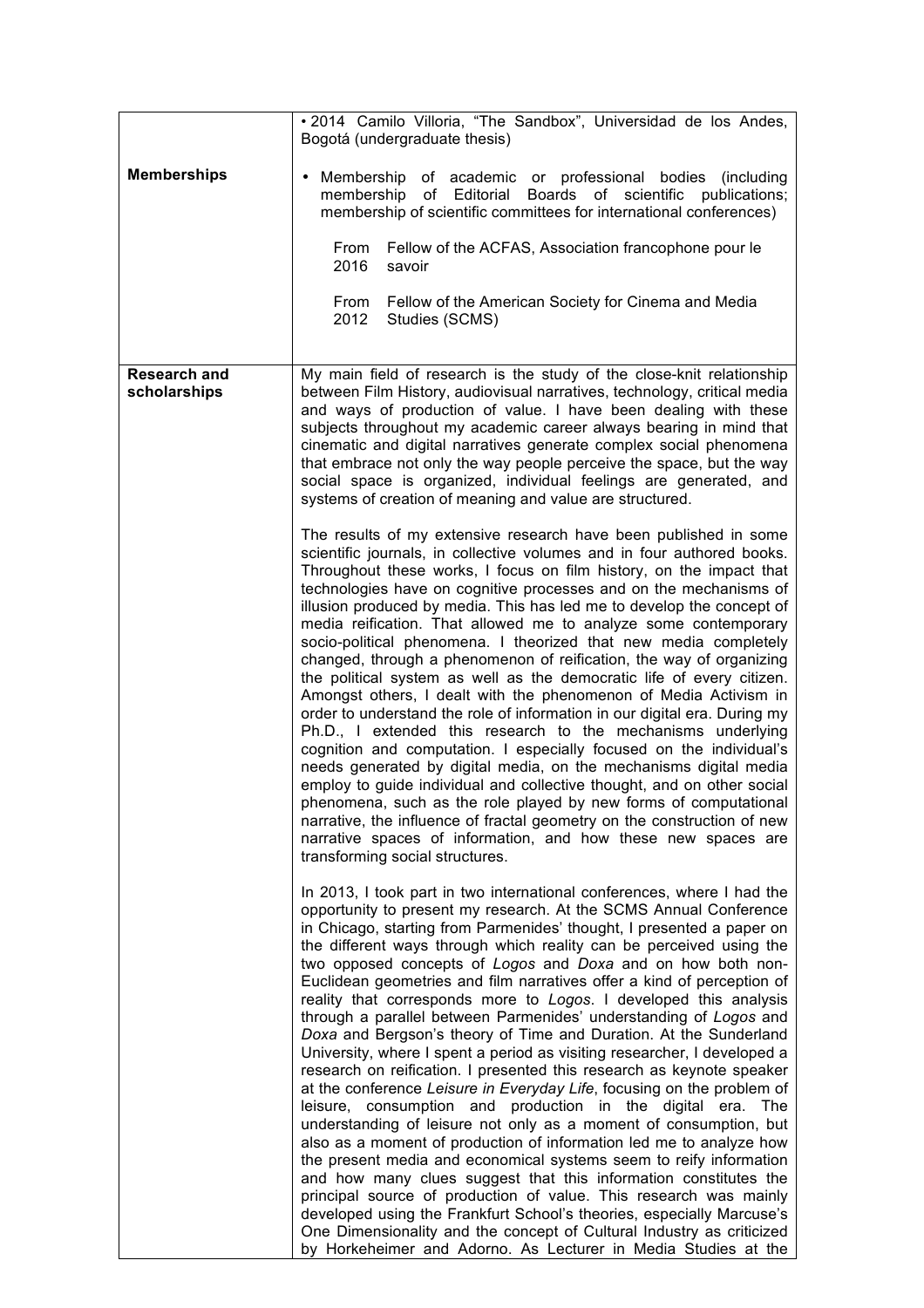| RUHR-Universität of Bochum, I applied the theories I developed<br>during my Ph.D. to the Latin American context. The courses I taught<br>within the frame of the Master's Program in Media Studies at the IFM<br>(Institut für Medienwissenschaft) focused on the development of<br>experimental narratives in the audiovisual field and the analysis of the<br>Latin American identity through contemporary cultural expressions<br>(television, literature, cinema). More specifically, I dealt with the ways<br>through which new technologies are influencing not only the narrative<br>structures, but also the production of value, and thus the society in<br>general.                                                                                                                                                                                                                                                                                                                                                                                                                                                                                                                                                                                                                                                                                                                                                                                                                                                                                                                                                                                                                                                                                                                                                                                                                                                                                                                                                                                                                                                                                                                                                                                                                                                                                                                                                                                                                                                                                                                                                                                                                                                                                                                                                                                                                  |
|------------------------------------------------------------------------------------------------------------------------------------------------------------------------------------------------------------------------------------------------------------------------------------------------------------------------------------------------------------------------------------------------------------------------------------------------------------------------------------------------------------------------------------------------------------------------------------------------------------------------------------------------------------------------------------------------------------------------------------------------------------------------------------------------------------------------------------------------------------------------------------------------------------------------------------------------------------------------------------------------------------------------------------------------------------------------------------------------------------------------------------------------------------------------------------------------------------------------------------------------------------------------------------------------------------------------------------------------------------------------------------------------------------------------------------------------------------------------------------------------------------------------------------------------------------------------------------------------------------------------------------------------------------------------------------------------------------------------------------------------------------------------------------------------------------------------------------------------------------------------------------------------------------------------------------------------------------------------------------------------------------------------------------------------------------------------------------------------------------------------------------------------------------------------------------------------------------------------------------------------------------------------------------------------------------------------------------------------------------------------------------------------------------------------------------------------------------------------------------------------------------------------------------------------------------------------------------------------------------------------------------------------------------------------------------------------------------------------------------------------------------------------------------------------------------------------------------------------------------------------------------------------|
| In 2014, as professor at the Universidad de Bogotá Jorge Tadeo<br>Lozano, I started a research project focused on a comprehensive<br>study on the influence that Euclidean geometries exert on social<br>organization through the development of a new narrative ordino.<br>Starting with the identification of contemporary audiovisual narratives<br>with fractal spaces providing open structures, I investigated the<br>mechanism through which people can develop the fractal narrative<br>complexus, how the fractal spaces can influence social hierarchy and<br>contribute to the creation of a new social order through new spaces of<br>information. This analysis was directed towards the construction of a<br>theoretical model, which would then be applied to the study of media<br>and society, in which technological, aesthetical and social contexts<br>would be taken into consideration. The principal aim of this research<br>was to find similarities and divergences between the development of<br>some communicational experiences such as <i>Indymedia</i> , the file-<br>sharing systems and the P2P economy. In other words, I analyzed the<br>way in which the Media Activism born in Seattle in 1999 brought to the<br>imaginary not only a new way of communicating (a new model in<br>which everybody informs everybody surpassing the classical<br>communicational model in which one informs everybody), but also a<br>new economic model. I presented the first results of this research to<br>the scientific community at the international conference Extending Play<br>(2015) that took place at the Rutgers University, as well as at the<br>international conference Periodismo en Debate (2015) that took place<br>at the University San Francisco of Quito. The papers I presented to<br>theses conferences were especially focused on the phenomenon of<br>media convergence and on the ways in which, in our digital media<br>context, users started to take part in the creation of narrative<br>structures. Through this analysis, I posited that the real nature of<br>digital Media Activism could be revealed by a narratological analysis<br>placed within the framework of non-Euclidean narratives with roots<br>grounded in some cinematic experiences already described by<br>Deleuze with the notion of Any-Space-Whatever, by Quart as<br>Hyperlinking Cinema, by Cubitt as Neobaroque Film, and by Buckland<br>as Puzzle Film. Even though they were the product of an analog<br>technology, these narrative phenomena evoked the idea of navigable,<br>almost ergodic, narrative spaces. The final results of this research<br>were presented in Atlanta, in 2016, in a panel entitle "The Presence<br>and Manifestation of Info-Capital in Everyday Life", which I co-<br>organized within the frame of the SCMS Annual Conference. |
| In 2016, I led a project on the representation and elaboration of trauma<br>memories in Colombian media. This project focused on the<br>comprehension of the role played by national media in the building of<br>shared visions and feelings about the civil war that the country had<br>been suffering from roughly fifty years. The organization of a one-week<br>workshop (February, 8-12, 2016) on the representation of bullfighting<br>in cinema could be read as part of this investigation on how specific<br>cultural features of a society can be represented and adapted to visual<br>media. Another axis of this research consisted on the study of the                                                                                                                                                                                                                                                                                                                                                                                                                                                                                                                                                                                                                                                                                                                                                                                                                                                                                                                                                                                                                                                                                                                                                                                                                                                                                                                                                                                                                                                                                                                                                                                                                                                                                                                                                                                                                                                                                                                                                                                                                                                                                                                                                                                                                            |
| representation of violence in national film productions and literary<br>works with the aim to analyze adaptive mechanisms. The results of<br>this research were presented during a seminar I gave in France in                                                                                                                                                                                                                                                                                                                                                                                                                                                                                                                                                                                                                                                                                                                                                                                                                                                                                                                                                                                                                                                                                                                                                                                                                                                                                                                                                                                                                                                                                                                                                                                                                                                                                                                                                                                                                                                                                                                                                                                                                                                                                                                                                                                                                                                                                                                                                                                                                                                                                                                                                                                                                                                                                 |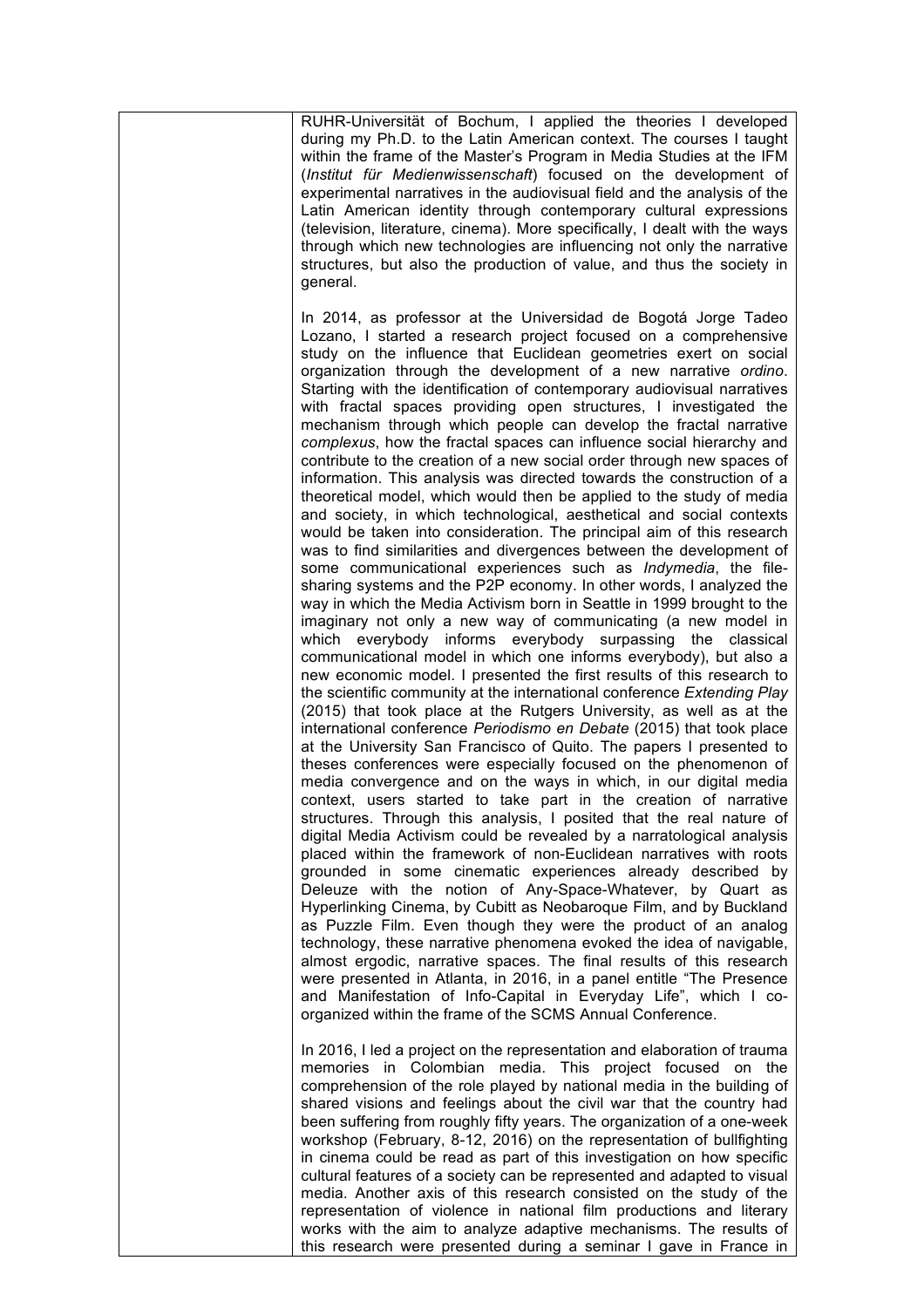2017 about the oeuvre of the Colombian writer and director Fernando Vallejo and in Katowice, Poland during a workshop focused on the question of Violentology. The topics of adaptation and transmedia storytelling already examined in this research brought me to organize a conference at the UQAM University of Montréal from May 11<sup>th</sup> to May  $13<sup>th</sup>$  2016. The volume containing selected papers chosen for publication is now in press with the title "Transmédialité, bande dessiné, adaptation".

My current research activity is focused on Heidegger's philosophy and its importance as instrument of analysis to better comprehend social and technological phenomena generated within our current media context. My first approach to this research field was based on the hypothesis that Heideggereian *dasein* represents the culmination of the long development of Topology and non-Euclidean geometries, and consequently, this fundamental Heidegger's concept represents an essential notion to understand subject's condition in our digital media context. Following this first approach, it is to say, by analyzing Heidegger's oeuvre as a fundamental work to understand the media condition, I co-edited the volume "We have to Talk About Heidegger: Essays Situating Martin Heidegger in Contemporary Media Studies", published by Peter Lang in 2018. The same interest on Heidegger's philosophy and its suitable central role in contemporary media and film studies brought me to work on a essay in which I focus on the Heideggerian concept of *Ekstase* as a tool for understating contemporary audiovisual narratives and film consumption. The essay will be published in a collective volume in Canada by the end of 2018.

| Date<br>granted       | Award Holder(s)                                        | Funding<br>Body                                                                         | Title                                                                                                                   | Amount<br>received |
|-----------------------|--------------------------------------------------------|-----------------------------------------------------------------------------------------|-------------------------------------------------------------------------------------------------------------------------|--------------------|
| September<br>2018     | German A. Duarte<br>Évelyne Deprêtre                   | CAFAD<br>(Canadian<br>Association<br>of Fine Arts<br>Deans) and<br>Téluq<br>University. | Péritexte et<br>Transmédialié                                                                                           | $5.000$ \$         |
| May 2017              | German A. Duarte                                       | University of<br>Silesia in<br>Katowice                                                 | Violence<br>representation in Film<br>(Visiting Research<br>Scholarship)                                                | 1.000€             |
| January<br>2016       | German A. Duarte                                       | Universidad<br>de Bogotá<br>Jorge Tadeo<br>Lozano                                       | Mass Media<br>Representation and<br><b>Trauma Memories</b><br>in Colombia (20 <sup>th</sup> -<br>$21th$ century)        | 10.000\$           |
| June-July<br>2015     | German A. Duarte                                       | Universidad<br>de Bogotá<br>Jorge Tadeo<br>Lozano                                       | The Phenomenon of<br><b>Media Reification</b><br>(Visiting Researcher<br>Verona University)                             | 6.000\$            |
| November<br>2014      | German A. Duarte<br>Diego Franco<br>Juan Alberto Conde | Universidad<br>de<br>Bogotá<br>Jorge Tadeo<br>Lozano                                    | Production of Value<br>in the Info-Capital<br>Era. Cultural<br>Economy, Analysis<br>and Production<br><b>Strategies</b> | 30.000\$           |
| May<br>August<br>2013 | German A. Duarte                                       | University of<br>Sunderland                                                             | Leisure and<br>Production in Digital<br>Era<br>(Visiting researcher)                                                    | 1.000€             |
|                       |                                                        |                                                                                         |                                                                                                                         |                    |

Research grants and contracts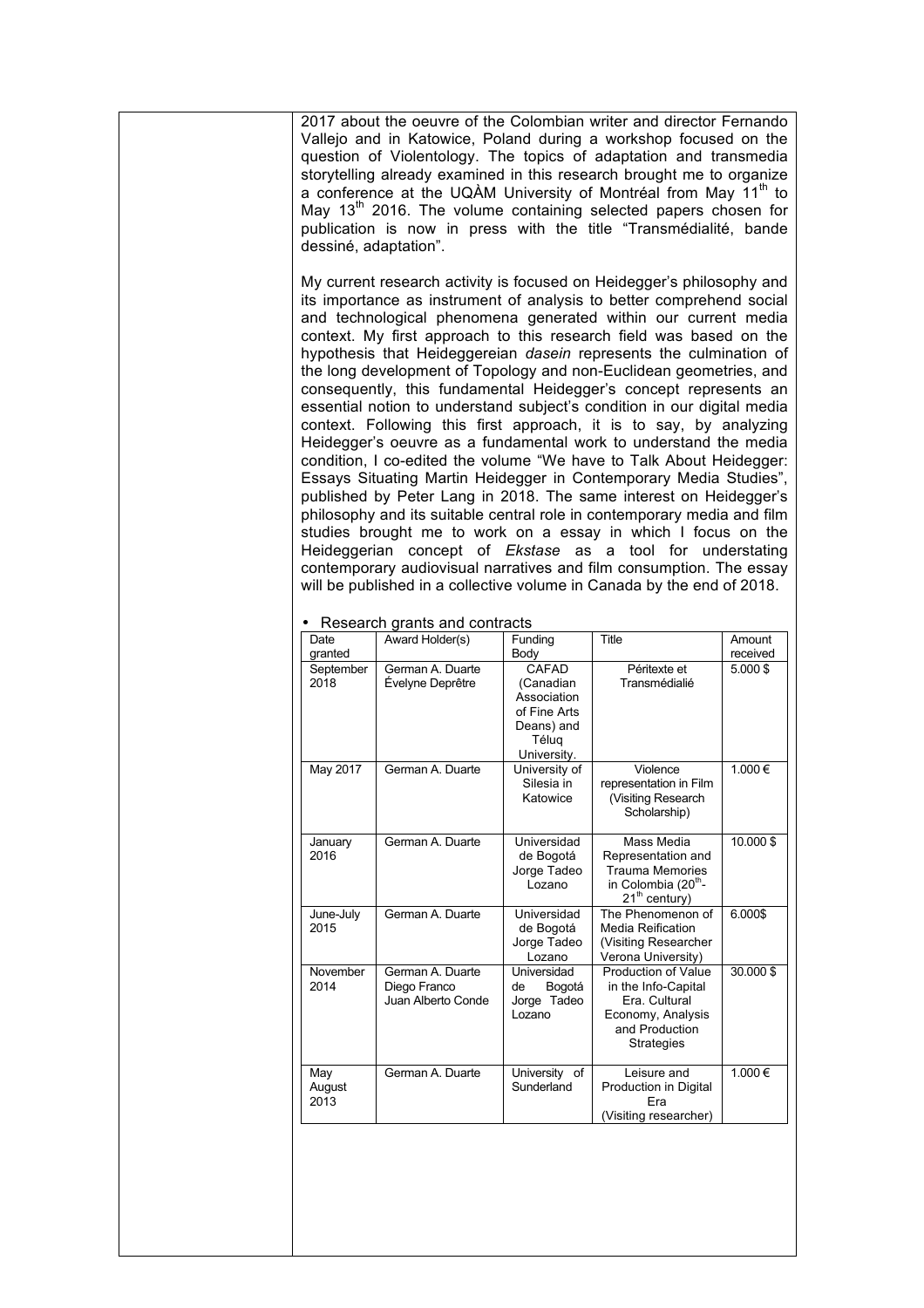| <b>Publications</b> | • Books – Authored                                                                                                                                                                                                                                    |
|---------------------|-------------------------------------------------------------------------------------------------------------------------------------------------------------------------------------------------------------------------------------------------------|
|                     | • Conversations with Peter Watkins   Conversaciones con Peter<br>Watkins, Bogotá 2016. ISBN:978-958-725-195-1                                                                                                                                         |
|                     | • Fractal Narrative. About the Relationship Between Geometries and<br>Technology and Its Impact on Narrative Spaces, Bielefeld 2014.<br>ISBN:9783837628296                                                                                            |
|                     | · La reificación mediática, Bucaramanga 2011. ISBN: 978-958-708-<br>548-8                                                                                                                                                                             |
|                     | • La scomparsa dell'orologio universale. Peter Watkins e i massmedia<br>audiovisivi, Milano 2009. ISBN-10: 8857501221 - ISBN-13: 978-<br>8857501222                                                                                                   |
|                     | • Books – Edited                                                                                                                                                                                                                                      |
|                     | • We Need to Talk about Heidegger: Essays Situating Heidegger in<br>Contemporary Media Studies, co-edited with Justin Battin, Bern 2018<br>$(ISBN: 978-3-631-75067)$                                                                                  |
|                     | · Transmédialité, bande dessiné, adaptation, co-edited with Evelyne<br>Deprêtre And Thomas Vercruysse, (forthcoming - first semester 2018<br>- Publisher: Presses Universitaires Blaise Pascal - See document in<br>enclosure)                        |
|                     | • La indeterminación de la imagen: El acto narrativo en la era<br>digital (editor of the special issue of the academic journal Razón<br>Crítica, Bogotá), forthcoming.                                                                                |
|                     | • Chapters in books                                                                                                                                                                                                                                   |
|                     | . "Espacios narrativos no euclidianos en el campo audiovisual", in: J.A.<br>Conde (ed.), Semióticas del cine y el audiovisual: nuevas tendencias,<br>Bogotá, forthcoming.                                                                             |
|                     | • "From Pathos to Pathology. Peter Watkins and the Monoform In<br>Contemporary Media", in: K. Woods (ed.), New Perspectives on Peter<br>Watkins, Berlin: Pogobooks Verlag, 2018 (ISBN: 978-3-942547-63-5).                                            |
|                     | · "Transmedialité ou Fractalité? L'acte narratif dans le context<br>numérique", in: E. Deprêtre – G.A. Duarte – T. Vercruysse (ed.),<br>Transmedialité, bande dessiné, adaptation, Clermont-Ferrand 2018,<br>forthcoming.                             |
|                     | • E. Deprêtre and German A. Duarte, "Prolégomènes: Arpentage des<br>champs transmediaux et adaptatifs", in: E. Depretre $-$ G.A. Duarte $-$<br>T. Vercruysse (ed.), Transmedialité, bande dessiné, adaptation,<br>Clermont-Ferrand 2018, forthcoming. |
|                     | . "Introducing The Fractal Character of <i>dasein</i> in the Digital Age", in J.<br>Battin - G.A. Duarte (ed.), We Need to Talk About Martin: Essays<br>Situating Heidegger in Contemporary Media Studies, Bern 2018.                                 |
|                     | • Justin M. Battin and German A. Duarte, "Martin Heidegger and<br>Media Studies", in J. Battin - G.A. Duarte (ed.), We Need to Talk<br>About Martin: Essays Situating Heidegger in Contemporary Media<br>Studies, Bern 2018.                          |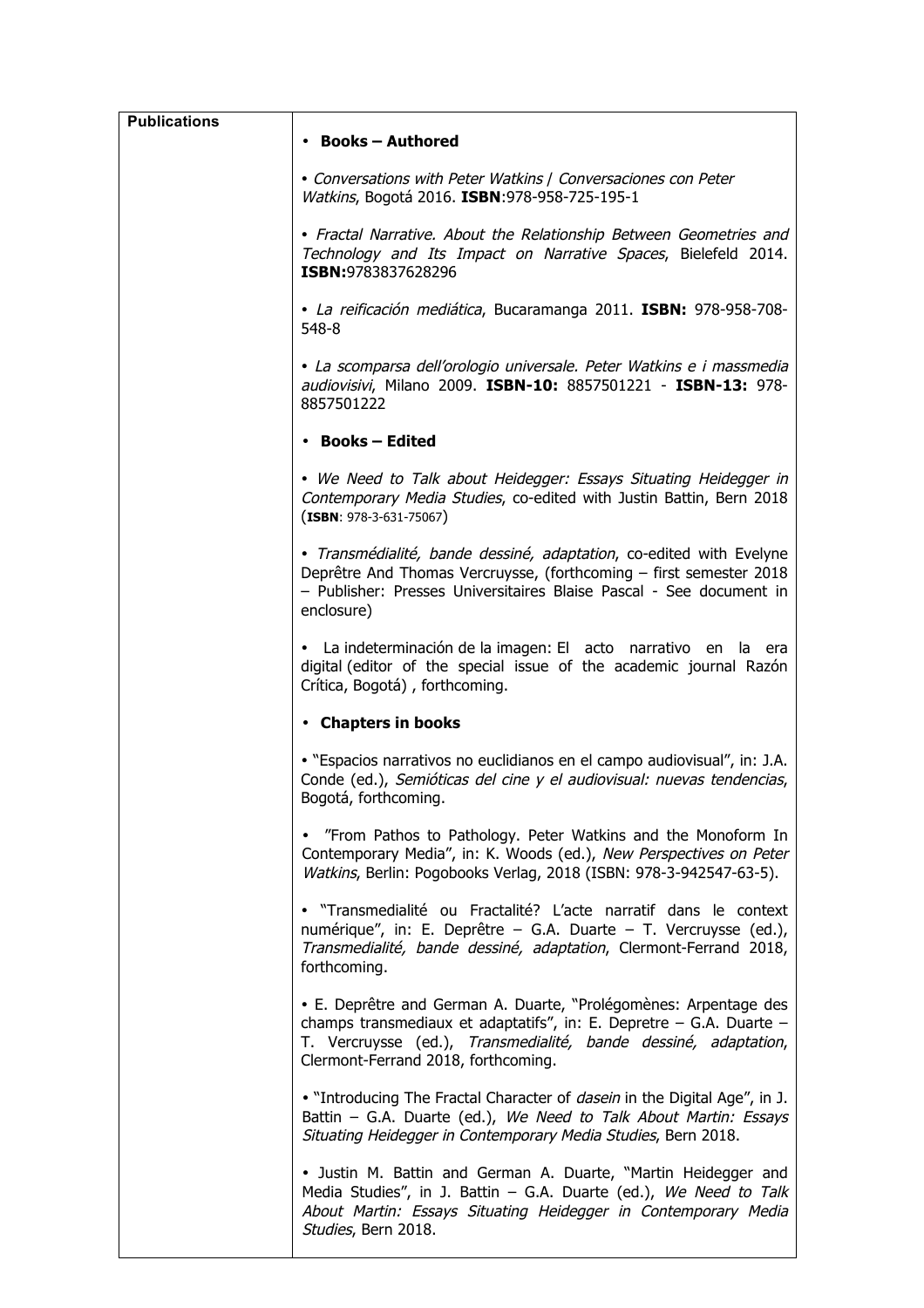|                     |                                                                                                                                                                               | • Journal Papers in refereed academic journals                                                                                                                                                                                                                                                                                                                                                                                 |  |  |  |
|---------------------|-------------------------------------------------------------------------------------------------------------------------------------------------------------------------------|--------------------------------------------------------------------------------------------------------------------------------------------------------------------------------------------------------------------------------------------------------------------------------------------------------------------------------------------------------------------------------------------------------------------------------|--|--|--|
|                     |                                                                                                                                                                               | • "Analysis Situs. A Survey of Spaces in devenir", Azimuth.<br>Philosophical Coordinates in Modern and Contemporary Age, vol. 10,<br>Intersection: At the Technophiysics of Space, Edited by G. Tsagdis and<br>S. Lindeberg, pp. 77-90 (2017). ISBN: 9788893591102                                                                                                                                                             |  |  |  |
|                     | Comunicación, vol.                                                                                                                                                            | · "El cuerpo del delito: de Tōkyō monogatari a Tokyo-Ga" Revista de<br>16, $n^{\circ}2$ , pp.<br>178-194<br>(2017).<br>DOI:10.26441/RC16.2-2017-A8                                                                                                                                                                                                                                                                             |  |  |  |
|                     |                                                                                                                                                                               | . "From Eco's Apertura to Fractal Narrative: Recursion as a Tool of<br>Order" in Contemporary Narratives, Human and Social Studies, 6/1,<br>pp. 13-33 (2017). DOI: 10.1515/hssr-2017-0002                                                                                                                                                                                                                                      |  |  |  |
|                     | . "Between Logos and Doxa: The Intelligence of a Machine", Human<br>and Social Studies, 5/1, pp. 113-134 (2016). DOI: 10.1515/hssr -<br>2016-0007                             |                                                                                                                                                                                                                                                                                                                                                                                                                                |  |  |  |
|                     | . "La chose maudite. The concept of reification in George Bataille's<br>The Accursed Share", Human and Social Studies 4/1, pp. 91-110<br>(2015). DOI: 10.1515/hssr -2015-0006 |                                                                                                                                                                                                                                                                                                                                                                                                                                |  |  |  |
|                     |                                                                                                                                                                               | · "Cartografía de espacios infinitos : de la representación a la<br>presentación de la Natura", Revista Filosofía UIS vol. 12, pp. 15-34<br>(2013). ISSN: 1692-2484 (PRINT). ISSN: 2145-8529 (WEB)                                                                                                                                                                                                                             |  |  |  |
|                     | • "New-Materialism and Reification in the Infoproduction Era",<br>Communication +1 (2013). DOI:10.7275/R5F18WN7                                                               |                                                                                                                                                                                                                                                                                                                                                                                                                                |  |  |  |
|                     | • "Gilles Deleuze's Ideas on non-Euclidean narrative: a step towards<br>fractal narrative", Rhizoms 23 (2012). ISSN: 1555-9998                                                |                                                                                                                                                                                                                                                                                                                                                                                                                                |  |  |  |
|                     | • Other publications                                                                                                                                                          |                                                                                                                                                                                                                                                                                                                                                                                                                                |  |  |  |
|                     | From 2016                                                                                                                                                                     | Collaboration with the Spanish news paper<br>"Noticias de Gipuzkoa"                                                                                                                                                                                                                                                                                                                                                            |  |  |  |
|                     | From 2011                                                                                                                                                                     | Collaboration with the Colombian newspaper<br>"El Espectador"                                                                                                                                                                                                                                                                                                                                                                  |  |  |  |
|                     | 2009                                                                                                                                                                          | "The End Of Hutong" Photographic reportage<br>about the urban transformation in Beijing's<br>downtown. The Reportage was published in<br>Diario (April 2009).                                                                                                                                                                                                                                                                  |  |  |  |
| <b>Further data</b> |                                                                                                                                                                               | <b>Participation to International Peer-Reviewed Conferences</b>                                                                                                                                                                                                                                                                                                                                                                |  |  |  |
|                     | 2018<br>2016                                                                                                                                                                  | • "The Society of Monoform. Fractalizing One-<br>Dimensional Narratives in the Audiovisual", presented<br>at The Left Conference - Photography and Film<br>Criticism 2018, Universidade de Lisboa, Lisbo,<br>November 09-10.<br>• "Transmedialité ou fractalité? Structures narratives<br>dans l'ère numérique", presented at conference<br>Transmedialité, bande dessiné, adaptation, Université<br>UQAM, Montreal, May 9-13. |  |  |  |
|                     |                                                                                                                                                                               | • "Value Creation in the Info-Capital Era", presented<br>at at the SCMS Annual Conference, Atlanta, March 30<br>- April 3, 2016.                                                                                                                                                                                                                                                                                               |  |  |  |